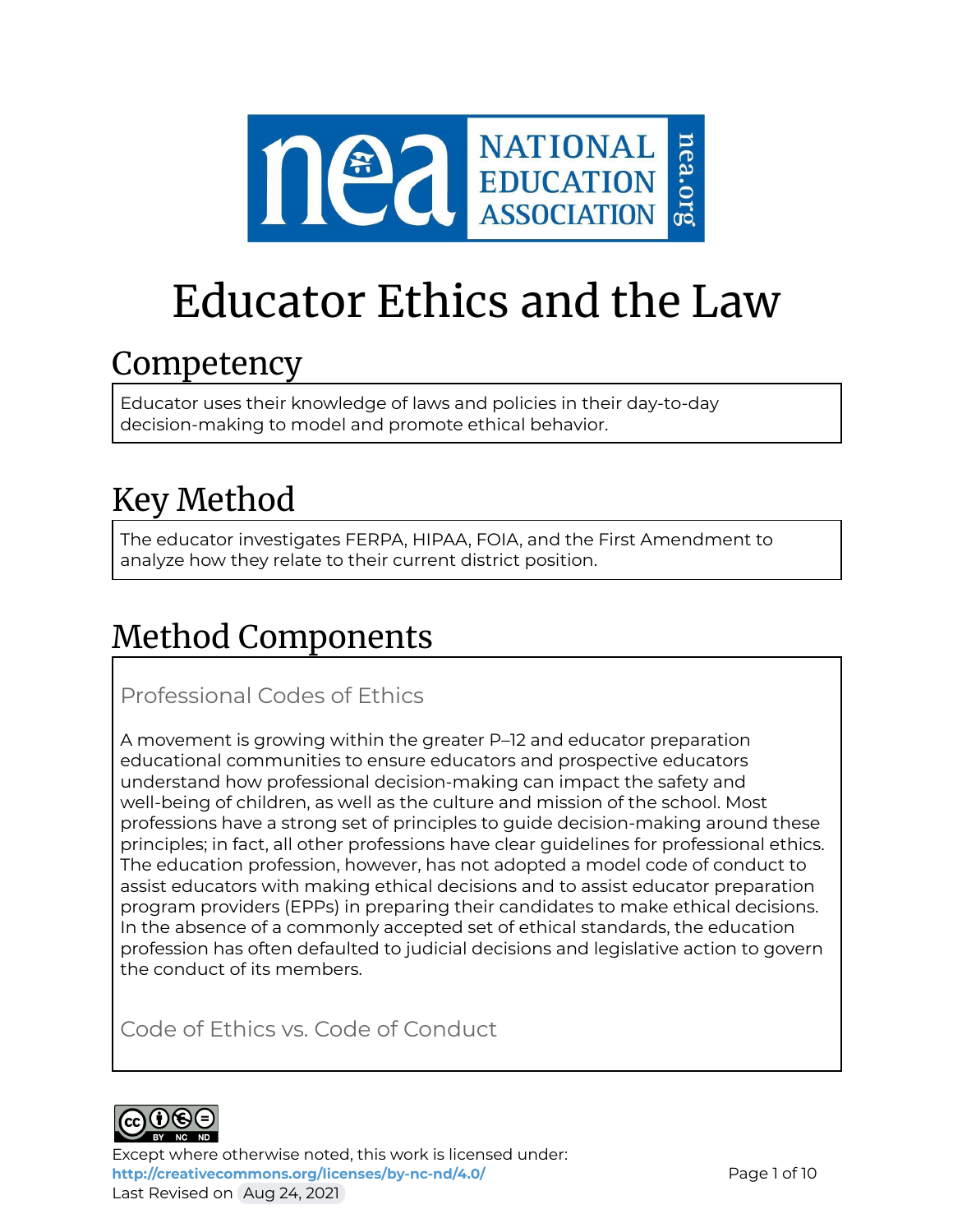A professional code of ethics sets a higher threshold than regulatory codes of conduct. A code of conduct provides absolutes for employment, licensure, and/or criminal sanctions. The Model Code of Ethics for Educators (MCEE), however, helps mitigate the risks inherent within the profession and is designed as a guide for current and future educators to construct the best course of action when faced with ethical dilemmas, providing a basis for educator learning, self-reflection, and self-accountability.

### The Model Code of Ethics for Educators (MCEE)

The Model Code of Ethics for Educators (MCEE) serves as a guide for future and current educators faced with the complexities of P–12 education. The establishment of this professional code of ethics by educators for educators honors the public's trust and upholds the dignity of the profession.

The MCEE:

- Connects the aspirations of professional ethics with the day-to-day realities of the practicing educator
- Facilitates a broad understanding of what constitutes best ethical practice
- Helps ensure that educators are equipped with a framework for ethical decision-making
- Provides a basis for conversations across the profession about the importance of having a common language rooted in professional ethics.

The Model Code of Ethics for Educators consists of five major principles which broadly define critical dimensions of ethical practice expected of the professional educator.

- 1. Responsibility to the Profession
- 2. Responsibility for Professional Competence
- 3. Responsibility to Students
- 4. Responsibility to the School Community
- 5. Responsible and Ethical Use of Technology

For additional information about the Model Code of Ethics for Educators, the principles and performance indicators, please visit www.nasdtec.net.

### Family Educational and Privacy Act (FERPA)

The Family Educational Rights and Privacy Act of 1974 is a federal law that protects the privacy of student education records. The law applies to all schools that receive funds under an applicable program of the US Department of Education.



Except where otherwise noted, this work is licensed under: **<http://creativecommons.org/licenses/by-nc-nd/4.0/>** Page 2 of 10 Last Revised on Aug 24, 2021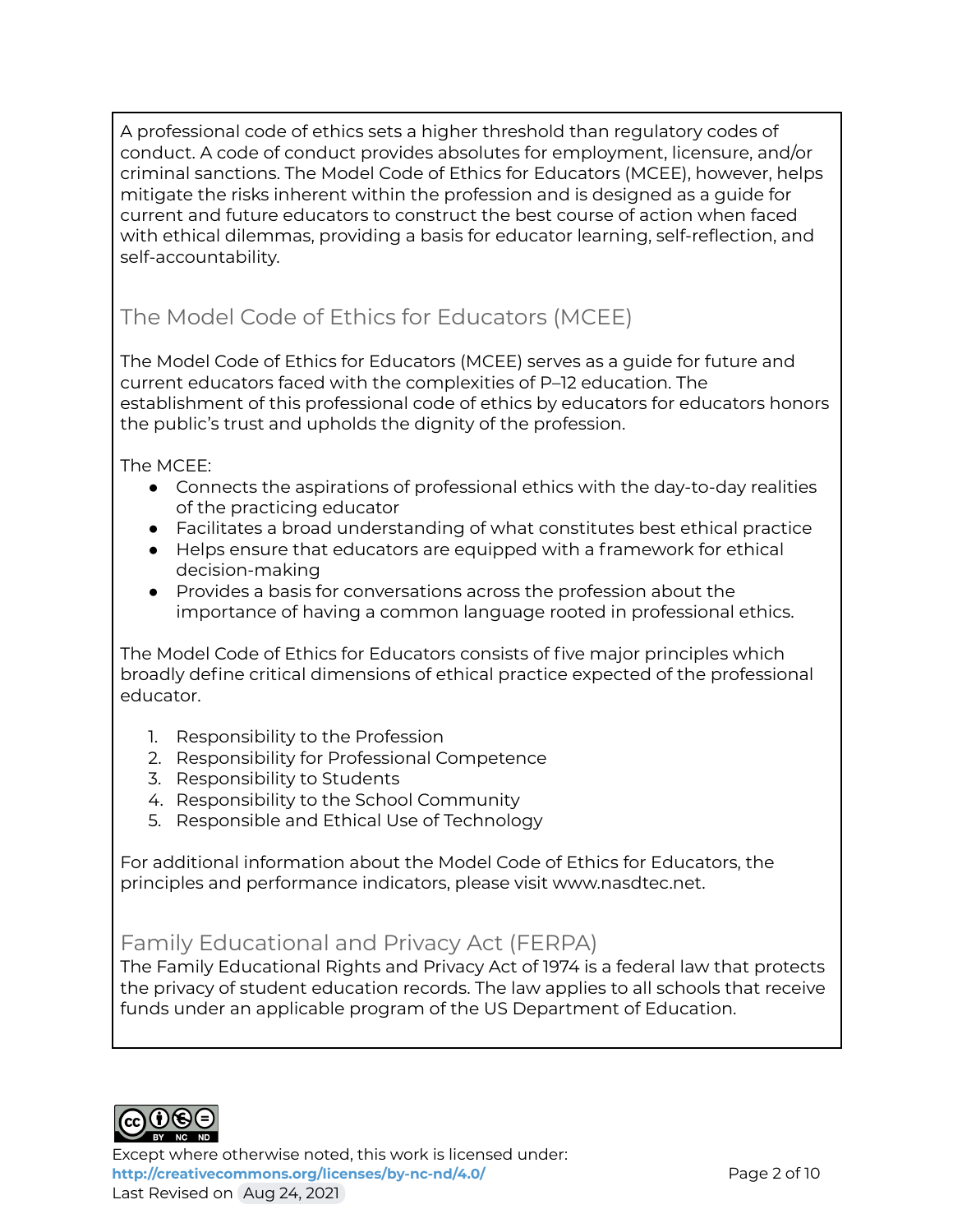### Health Insurance Portability and Accountability Act of 1996 (HIPAA)

The Health Insurance Portability and Accountability Act of 1996 is United States legislation that provides data privacy and security provisions for safeguarding medical information.

### Freedom of Information Act (FOIA)

The Freedom of Information Act is a United States federal law that grants public access to information possessed by government agencies. Upon written request, US government agencies are required to release information unless it falls under one of nine exemptions listed in the Act.

### First Amendment

Freedom of religion, speech, press; or the right of the people peaceably to assemble, and to petition the Government for a redress of grievances.

- Spanierman vs Hughes, 2008: US District Court-Connecticut teacher Jeffrey Spanierman was fired because of two cyber conversations with students on his MySpace page. In one posting, he teased a student about his girlfriend, and the student responded, "don't be jealous cause you can't get any lol:)" Spanierman replied: "What makes you think I want any? I'm not jealous. I just like to have fun and goof on you guys. If you don't like it. Kiss my brass! LMAO." He also jokingly threatened another student with lifelong detention for calling him "sir."
	- Spanierman was fired and lost his case.
	- A federal court ruled that Spanierman's termination didn't violate the First Amendment because his speech "was likely to disrupt school activities."
	- The court further faulted the teacher for failing "to maintain a professional, respectful association with students" and for communicating with students "as if he were their peer, not their teacher."
- Richardson vs Central Kitsap School District: Tara Richardson was a mentor for beginning teachers who sued the Central Kitsap (Washington) School District claiming that she was demoted because of comments she posted on a personal blog. She described one administrator as " a smug know-it-all creep" who has "a reputation of crapping on secretaries…."
	- A federal appeals court rejected her First Amendment argument, finding that her nasty, personal comments interfered with her job because they "fatally undermined her ability to enter into confidential and trusting mentor relationships" with beginning teachers.



Except where otherwise noted, this work is licensed under: **<http://creativecommons.org/licenses/by-nc-nd/4.0/>** Page 3 of 10 Last Revised on Aug 24, 2021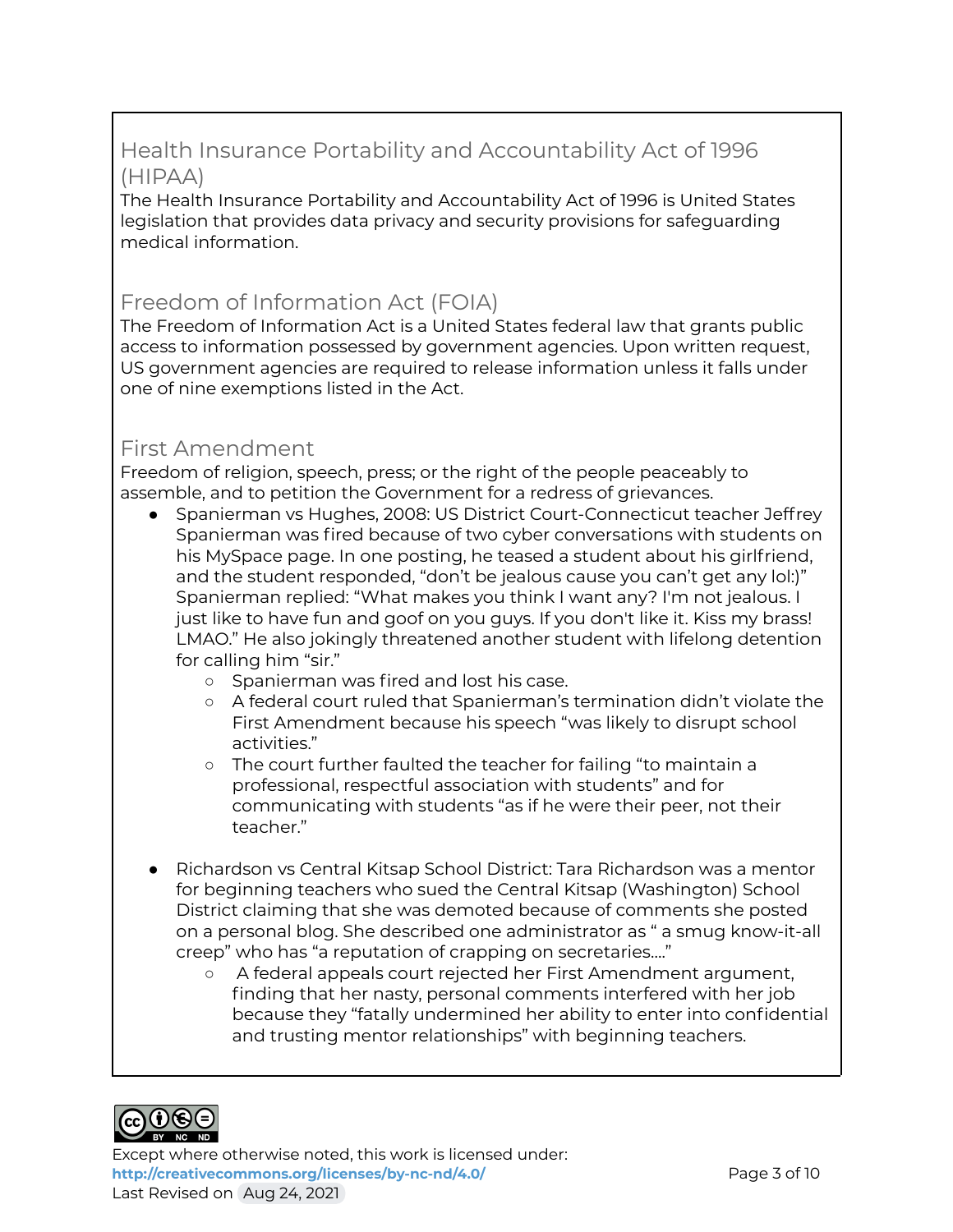- Snyder vs Millersville University: A Pennsylvania college senior, Stacey Snyder, was dismissed from her student teaching position because of "unprofessional" postings on her MySpace site, which she urged her students to visit. Her site included comments criticizing her supervisor and a photograph of her wearing a pirate hat and drinking from a plastic cup with the caption "Drunken pirate."
	- Because she did not complete her student-teaching practicum, Snyder was forced to graduate with a degree in English instead of Education. The lack of student-teaching experience also prevented her from applying for a Pennsylvania teaching certificate.
	- A federal court found no First Amendment violation.
	- o The lesson from the Snyder case is this: Unprofessional and inappropriate Internet postings by college students can be used to prevent them from entering the teaching profession.

### Supporting Rationale and Research

Bullough, R. (2011). Ethical and moral matters in teaching and teacher education. Science Direct. Retrieved from:

<https://www.sciencedirect.com/science/article/pii/S0742051X10001587?via%3Dihub>

Darden, E. (2014). Ethics at school: Let your conscience be your guide. EdLaw-Phi Delta Kappan. February 2014. DOI: 10.1177/003172171409500516 Educational testing service: new program informs teachers' ethical decision making. (2016, May 04). Education Letter Retrieved from [https://news.ets.org/press-releases/new-program-informs-teachers-ethical-decision](https://news.ets.org/press-releases/new-program-informs-teachers-ethical-decision-making/) [-making/](https://news.ets.org/press-releases/new-program-informs-teachers-ethical-decision-making/)

Harrison, L. K. (2019). Educator misconduct in Idaho: A quantitative analysis (Order No. 13426867). Available from ProQuest Central; ProQuest Dissertations & Theses Global. (2175705732). Retrieved from:

<https://pqdtopen.proquest.com/doc/2175705732.html?FMT=AI>

Kemman, H. R. (2019). Ethical school leadership: The conceptions and practices secondary principals use to maintain ethical context and relationships in their schools (Order No. 13810380). Available from ProQuest Central; ProQuest Dissertations & Theses Global. (2201789195). Retrieved from <https://scholarspace.library.gwu.edu/etd/mg74qm740>

NASDTEC (2017). Rationale for the Model Code of Ethics for Educators. Washington, DC: [https://www.nasdtec.net/page/MCEE\\_Rationale](https://www.nasdtec.net/page/MCEE_Rationale)

NASDTEC (2015). Model Code of Ethics for Educators Framing Document. Washington, DC: [https://www.nasdtec.net/page/MCEE\\_Rationale](https://www.nasdtec.net/page/MCEE_Rationale)



Except where otherwise noted, this work is licensed under: **<http://creativecommons.org/licenses/by-nc-nd/4.0/>** Page 4 of 10 Last Revised on Aug 24, 2021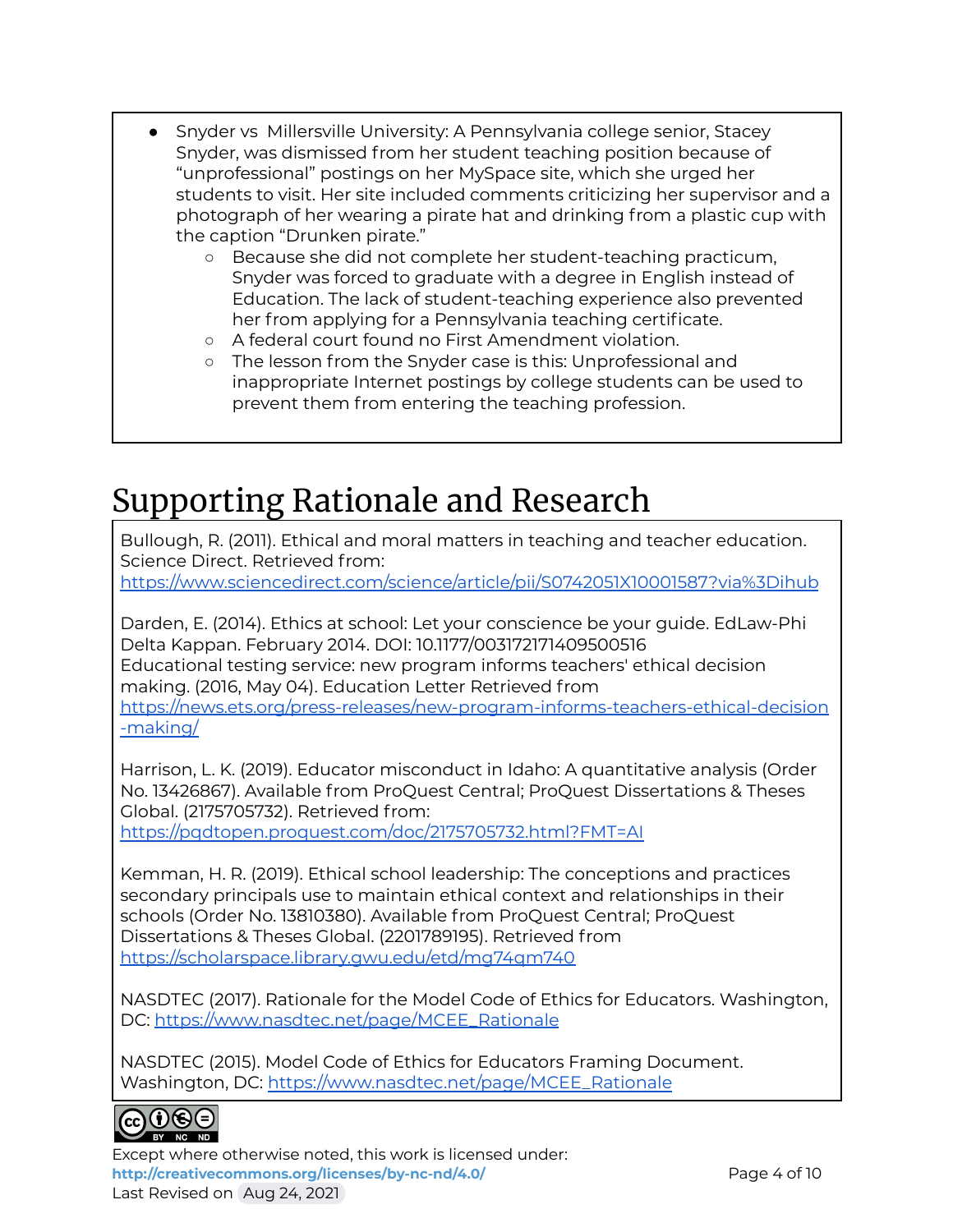Umpstead, R., Brady, K., Lugg, E., Klinker, J., & Thompson, D. (2013). Educator ethics: A comparison of teacher professional responsibility laws in four states. Journal of Law and Education, 42(2), 183.

For all the talk nationally about reforming teacher tenure laws and improving student and educator performance, the authors of this study noticed that very little attention is being paid to teachers' ethical responsibilities and the existing reasons for disciplinary actions against educators. Since public school educators hold important positions requiring a high level of public trust and responsibility in our society by virtue of their work with our nation's youth, the public expects educators to adhere to high standards of moral and ethical conduct.

### Resources

Ethics

**Videos**

Code of Ethics with Troy [Hutchings](https://youtu.be/r8_yld1OfpU) and Phil Rogers (Part 1 of 2)

Code of Ethics with Phil Rogers and Troy [Hutchings](https://youtu.be/gBiv1g_f4m4) (Part 2 of 2)

Overview of the Model Code of Ethics for [Educators](https://vimeo.com/299747017) (MCEE)

### **Articles**

Protecting the [Profession-Professional](https://www.ets.org/s/proethica/pdf/real-clear-articles.pdf) Ethics in the Classroom. Educational Testing [Services](https://www.ets.org/s/proethica/pdf/real-clear-articles.pdf).

The Model Code of Ethics for [Educators](https://www.nasdtec.net/page/MCEE_Doc)

[Rationale](https://www.nasdtec.net/page/MCEE_Rationale) for the MCEE

National Council for the [Advancement](https://www.nasdtec.net/page/NCAEE_Landing) of Educator Ethics (NCAEE)

National Education Association (2017 ). ESP [Professional](http://www.nea.org/assets/docs/ESP_PGC_digital.pdf) Growth Continuum

### **Podcasts**

Focusing on Ethics: [Smartphones](https://www.podbean.com/media/share/pb-ksw6r-aca2db?utm_campaign=w_share_ep&utm_medium=dlink&utm_source=w_share) in the classroom

Educator Ethics in the [Classroom-](https://www.nea.org/professional-excellence/student-engagement/school-me-podcasts) Episode 25

National Education [Association](http://www.nea.org/home/30442.htm) Code of Ethics.

### $_{\rm GC}(i)$ (e) $_{\odot}$

Except where otherwise noted, this work is licensed under: **<http://creativecommons.org/licenses/by-nc-nd/4.0/>** Page 5 of 10 Last Revised on Aug 24, 2021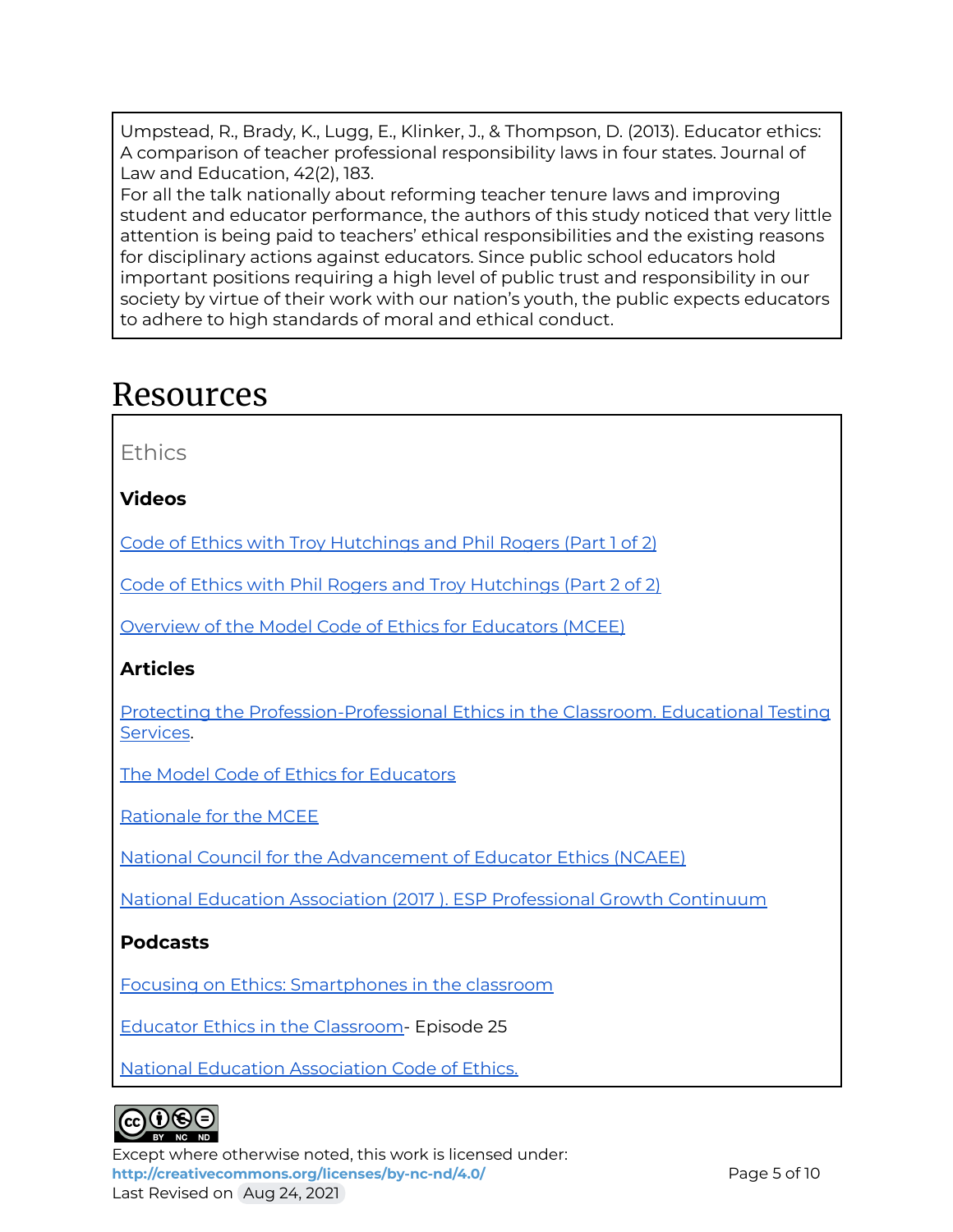State [schools](https://www.postcrescent.com/story/news/education/2016/07/25/code-ethics-missing-wisconsin-schools/79370316/) suffer with no code of ethics

FERPA

[FERPA](https://epic.org/privacy/student/ferpa/)

**[Privacy](https://tech.ed.gov/privacy/)** 

Privately Owned [Electronic](https://www.isba.org/committees/governmentlawyers/newsletter/2012/01/isinformationonprivatelyownedelectr) Devices

[Protecting](https://tech.ed.gov/wp-content/uploads/2014/09/Student-Privacy-and-Online-Educational-Services-February-2014.pdf) Student Privacy

[Protecting](https://studentprivacy.ed.gov/Apps) Student Privacy

Student Privacy, [Technology,](https://cdn-files.nsba.org/s3fs-public/Student_Privacy_Technology_and_FERPA_Klimesh_Styles_0.pdf) and the FERPA Framework

The [Problems](https://thejournal.com/articles/2017/12/05/the-problems-with-ferpa-and-coppa-in-21st-century-learning.aspx) with FERPA

[Educator's](https://ferpasherpa.org/educators/educators-guide-to-student-privacy/) Guide to Student Privacy

Ferpa and [Technology](https://teaching.cornell.edu/resource/ferpa-technology)

HIPAA

[HIPAA](https://searchhealthit.techtarget.com/definition/HIPAA)

The Freedom of Information Act

The Freedom of [Information](https://foia.state.gov/learn/foia.aspx) Act

Legal [Watch:](https://www.acenet.edu/Pages/default.aspx) FOIA in the State[s](https://www.acenet.edu/the-presidency/columns-and-features/Pages/Legal-Watch-0112.aspx)

What is [FOIA?](https://www.foia.gov/about.html)

First Amendment Rights for Educators

First [Amendment](https://ncac.org/resource/first-amendment-in-schools) Rights for Educators

Rights of [Teachers](https://www.mtsu.edu/first-amendment/article/973/rights-of-teachers)

[Teachers'](https://www.aclu-wa.org/docs/free-speech-rights-public-school-teachers-washington-state) Free Speech Rights

Public School Teacher's First [Amendment](https://scholarship.law.edu/cgi/viewcontent.cgi?article=1071&context=lawreview) Rights

Teacher Fired for [Inappropriate](http://mediashift.org/2008/10/teacher-fired-for-inappropriate-behavior-on-myspace-page289/) Behavior on My Space



Except where otherwise noted, this work is licensed under: <http://creativecommons.org/licenses/by-nc-nd/4.0/><br>
Page 6 of 10 Last Revised on Aug 24, 2021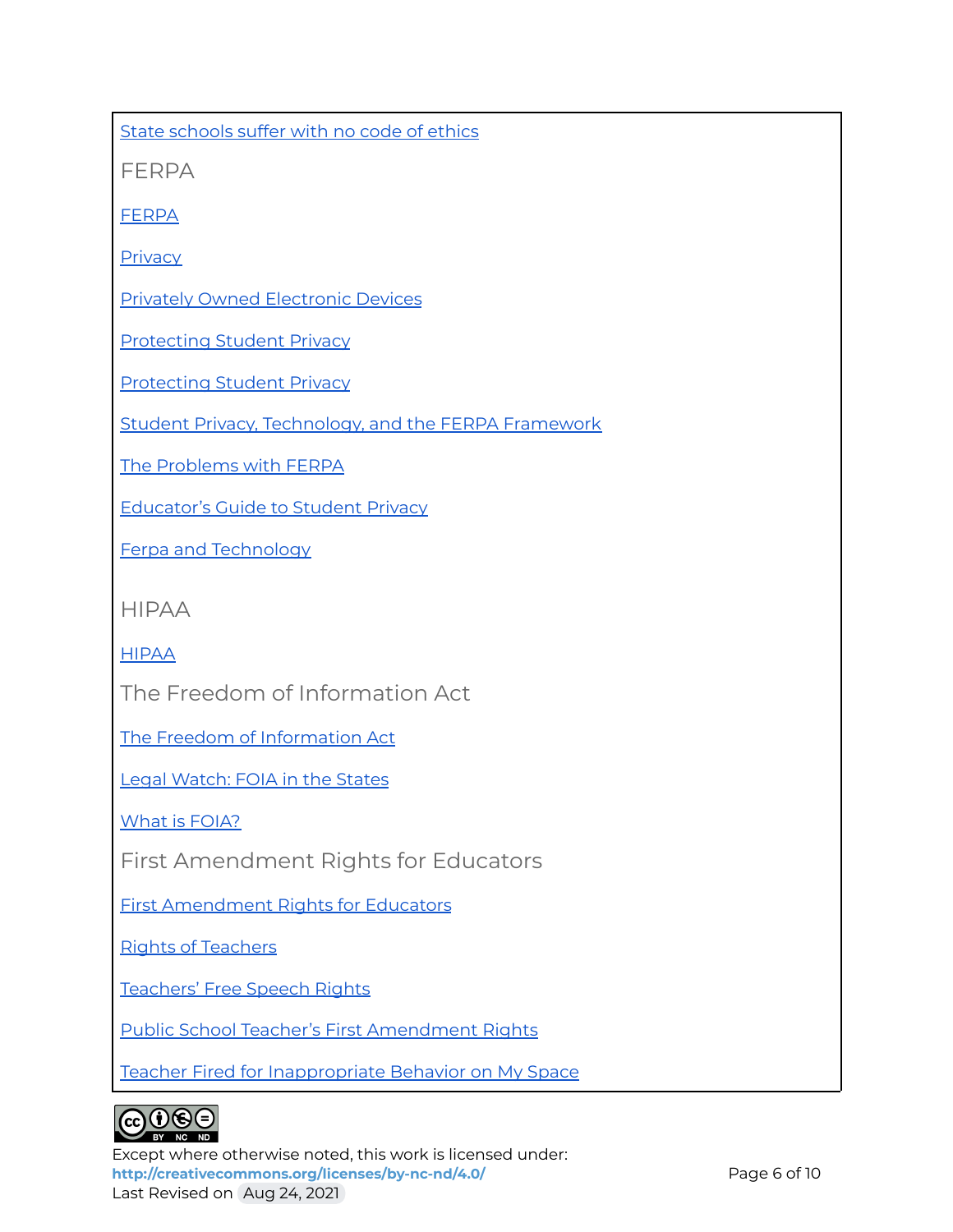Blurred Lines: [Protecting](https://www.podbean.com/media/share/pb-3fyuv-aa9542?utm_campaign=u_share_ep&utm_medium=dlink&utm_source=u_share) educators from social media mishaps

Mandated reporting [Mandatory](https://www.childwelfare.gov/pubPDFs/manda.pdf) Reporters of Child Abuse and Neglect

Child Welfare [Information](https://www.childwelfare.gov/) Gateway

## Submission Guidelines & Evaluation Criteria

*To earn the micro-credential, you must receive a passing score in Parts 1 and 3, and be proficient for all components in Part 2.*

### Part 1. Overview Questions (Provides Context)

300-500 words

*Please use the suggested word count as a guide to answer the following contextual questions. This will help our assessor understand your current context for working on this micro-credential.*

*Please do not include any information that will make you identifiable to your reviewers.*

- 1. List your Career/Membership category, specific position and title, number of years working in education and a basic description of your worksite (grades, student population, and demographics), community information (urban/rural/suburban), and other relevant contextual information.
- 2. Describe your current knowledge of ethics in education. Have you had any training in educational ethics? How do you know if something is ethical? Be sure to fully explain your response with examples and details.

**Passing:** Responses completely answer each question and include specific examples that clearly illustrate understanding. Writing is easy to organize and understand.



Except where otherwise noted, this work is licensed under: <http://creativecommons.org/licenses/by-nc-nd/4.0/><br>
Page 7 of 10 Last Revised on Aug 24, 2021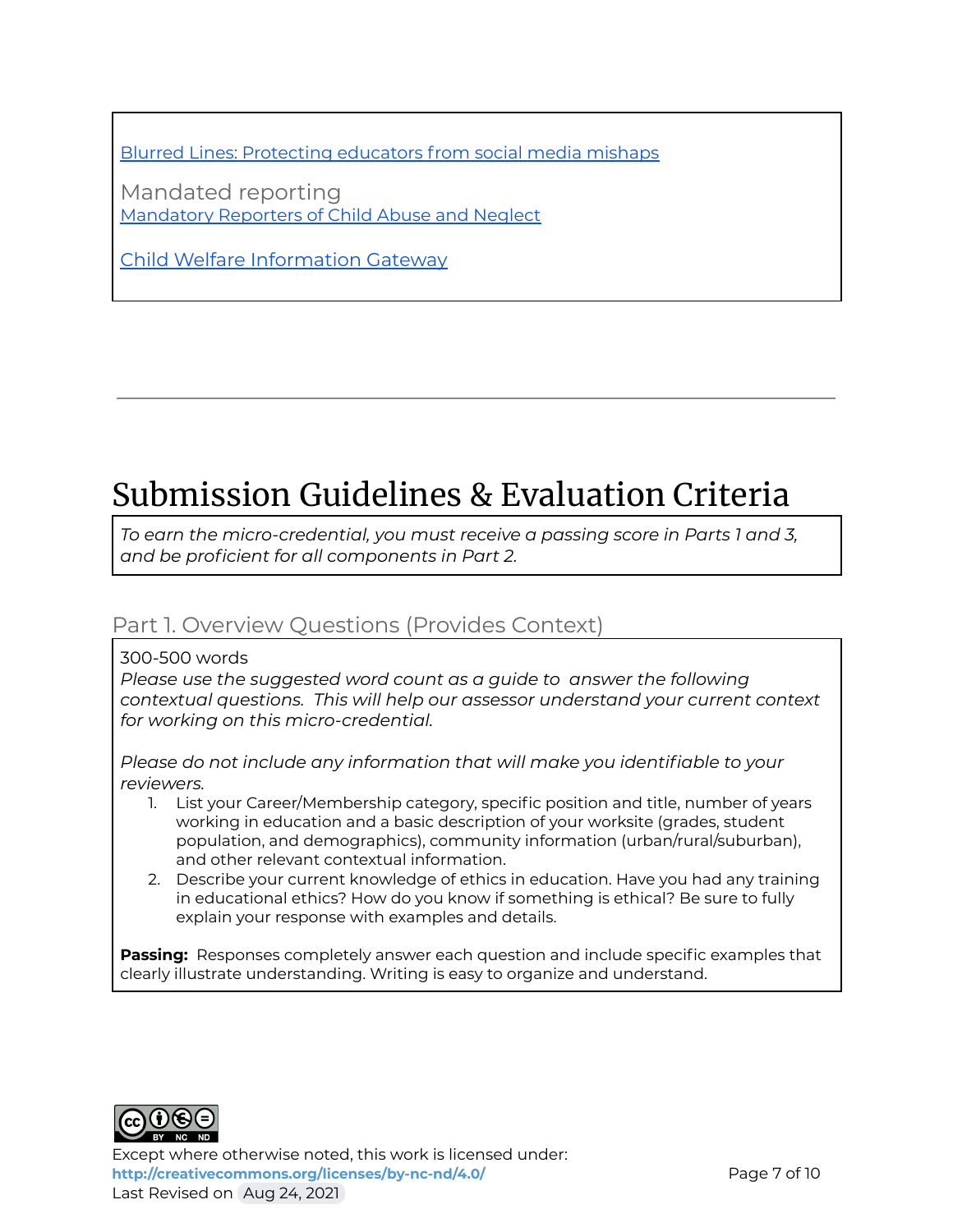### Part 2. Work Examples/Artifacts/Evidence

To earn this micro-credential please submit the following **three artifacts** as evidence of your learning. *Please do not include any information that will make you or your students identifiable to your reviewers*.

#### **Artifact 1: One-Pagers**

Create a series of one-pagers for each of the topics below that can be shared with colleagues:

- FERPA
- HIPAA
- FOIA
- Mandated reporting
- First Amendment

Each one pager needs to:

- Summarize the policy
- Include information on how it relates to 3–5 roles in your workplace.

### **Artifact 2: Presentation**

Create a presentation to introduce the one-pagers to colleagues. Submit an outline or slide deck of the presentation.

- Explain FERPA, HIPAA, FOIA, mandated reporting, and the First Amendment in terms of their role within your professional and personal life.
- Share with educators in your building or at an association meeting.

### **Artifact 3: Real World Examples and Analysis**

### (500-800 words)

Find and analyze two current situations that deal with an ethical decision or dilemma. The situations should involve at least one of the following: FERPA, HIPAA, FOIA, mandated reporting, or the First Amendment. Your analysis for each situation should include:

- A summary of the situation
- What violations occurred
- What could have been done differently to minimize the risk to the educator
- $\bullet$  A source list and/or links to the situation



Except where otherwise noted, this work is licensed under: <http://creativecommons.org/licenses/by-nc-nd/4.0/><br>
Page 8 of 10 Last Revised on Aug 24, 2021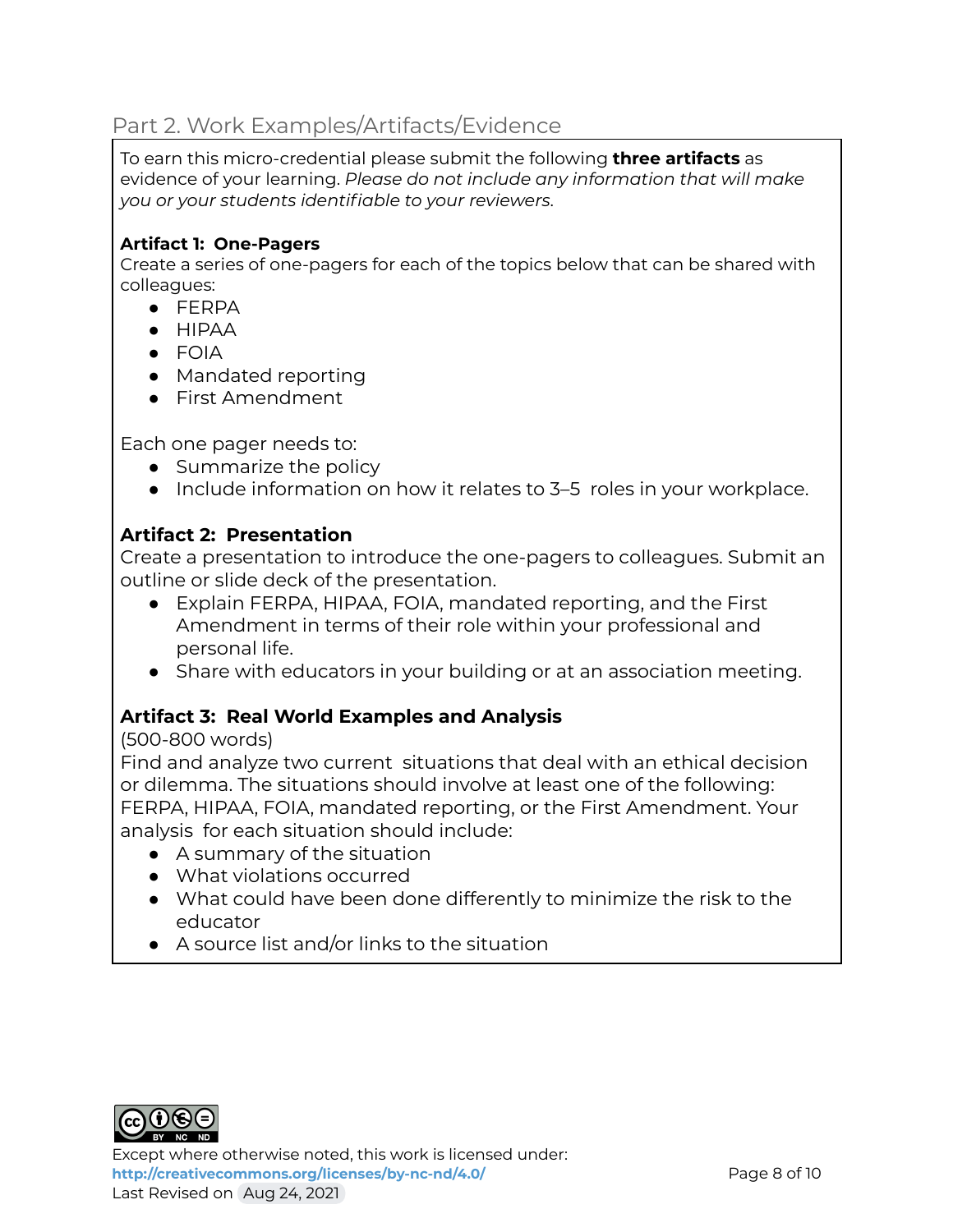### Part 2. Rubric

|                                                                            | <b>Proficient</b>                                                                                                                                                          | <b>Basic</b>                                                                                                                                                                                                                                   | <b>Developing</b>                                                                                                                                                                                                                               |
|----------------------------------------------------------------------------|----------------------------------------------------------------------------------------------------------------------------------------------------------------------------|------------------------------------------------------------------------------------------------------------------------------------------------------------------------------------------------------------------------------------------------|-------------------------------------------------------------------------------------------------------------------------------------------------------------------------------------------------------------------------------------------------|
| <b>Artifact 1:</b><br><b>One-Pagers</b>                                    | One-pager for each<br>of the 5 topics listed<br>And all                                                                                                                    | One-pager for only<br>3-4 of the 5 topics<br>listed                                                                                                                                                                                            | One-pager for only<br>1-2 of the 5 topics<br>listed                                                                                                                                                                                             |
|                                                                            | one-pagers<br>-accurately<br>summarize the<br>policy being<br>discussed<br>-provide information<br>on how the policies<br>relate to 3-5 roles in<br>your workplace.        | And/or the<br>one-pagers<br>-may include some<br>inaccuracies<br>-may be missing<br>some key points in<br>the summary of the<br>policies<br>-may be missing<br>information on how<br>the policies relate to<br>3-5 roles in your<br>workplace. | And/or the<br>one-pagers<br>-include many<br>inaccuracies<br>-are missing most of<br>the key points in the<br>summary of the<br>policies<br>-are missing any<br>information on how<br>the policies relate to<br>3-5 roles in your<br>workplace. |
| <b>Artifact 2:</b><br><b>Presentation</b>                                  | Presentation<br>accurately explains<br>each of the 5 topics<br>and includes how<br>these policies apply<br>to real situations<br>within professional<br>and personal life. | Presentation<br>accurately explains<br>3-4 of the 5 topics<br>but is missing how<br>these policies apply<br>to real world<br>situations within<br>professional or<br>personal life.                                                            | Presentation<br>provides inaccurate<br>or incomplete<br>information of the<br>topics and/or does<br>not include how<br>these policies apply<br>to real world<br>situations within<br>professional or<br>personal life.                          |
| <b>Artifact 3:</b><br><b>Real World</b><br><b>Examples</b><br>and Analysis | Two situations are<br>researched and<br>summarized                                                                                                                         | Only one situation is<br>researched and<br>summarized                                                                                                                                                                                          | Only one situation is<br>researched and<br>summarized                                                                                                                                                                                           |
|                                                                            | And<br>For both examples,                                                                                                                                                  | And/or                                                                                                                                                                                                                                         | And/or                                                                                                                                                                                                                                          |
|                                                                            | an analysis if                                                                                                                                                             |                                                                                                                                                                                                                                                |                                                                                                                                                                                                                                                 |



Except where otherwise noted, this work is licensed under: <http://creativecommons.org/licenses/by-nc-nd/4.0/><br>
Page 9 of 10 Last Revised on Aug 24, 2021